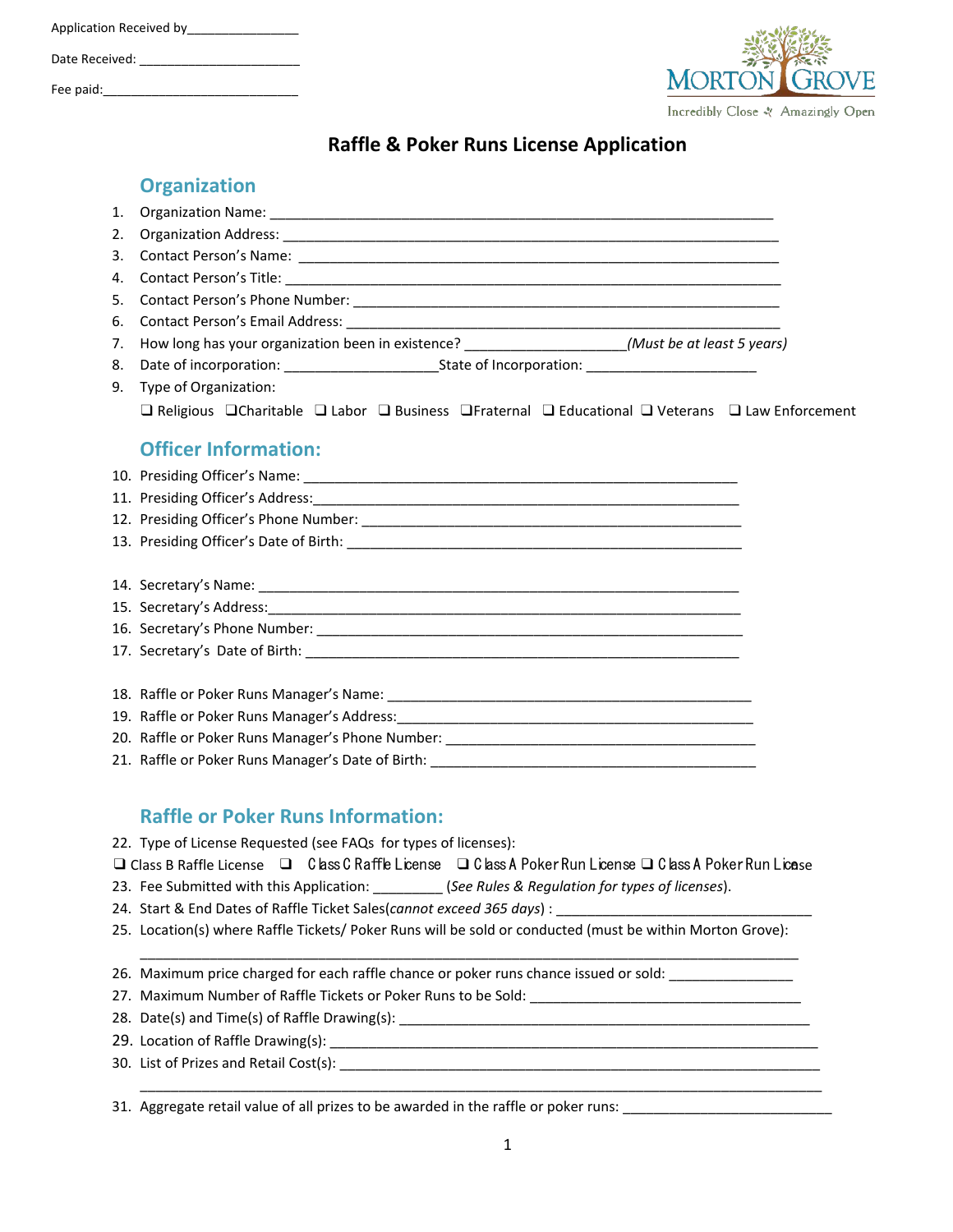- 32. Amount of Fidelity Bond: \_\_\_\_\_\_\_\_\_\_\_\_\_\_ (*unless waived by Village, the Fidelity Bond must be at least the amount of the aggregate retail value of all prizes to be awarded*).
- 33. Are any of the organization's officers, directors, employees or persons participating in the management or operation of the Raffle Event or Poker a felon, professional gambler, gambler or gambling promoter, person not of good moral character, or have been found liable of the Illinois Raffles and Poker Runs Act (230 ILCS 15/0.01 et. seq.): ❑ Yes ❑ N o

### **Affidavit and Indemnification Agreement**

We, the Presiding Officer, Secretary, and Raffle Manager of the applicant organization state under penalty of perjury:

- A. We are authorized to act for and bind the organization for the purpose of requesting and obtaining a Raffle or & Poker Runs License from the Village of Morton Grove;
- B. The Applicant Organization is a Qualified Organization to receive a Morton Grove Raffle or Poker Runs License as defined by Section 4-6K-1 of the Morton Grove Village Code;
- C. The applicant organization agrees to pay all fees, to meet all requirements of the Illinois Raffles and Poker Runs Act (230 ILCS 15/0.01 et. seq.) and the Village of Morton Grove Charitable Raffles And Poker Runs Act, 4-6K-1 et. seq., and will comply with all local state and federal laws in the conduct of any raffle or poker runs.
- D. The statements and information stated in this application are true and correct upon my personal knowledge and information;
- E. We further agree on behalf of the applicant organization that the applicant organization will indemnify, hold harmless defend and indemnify the Village of Morton Grove, its agents, officials, and employees and volunteers, for and against all injuries, deaths, losses, damages, claims, suits, liabilities, judgments, costs and expenses, including reasonable attorney fees, arising from or in any way related arising out of or in connection with the raffle or poker.

| <b>Presiding Officer</b> | Secretary | Raffle Manager |  |
|--------------------------|-----------|----------------|--|
|                          |           |                |  |
| Date                     | Date      | Date           |  |

### **Attachments**

❑ Required Application Fee. (See FAQs) Note: Application fee is nonrefundable, even if the application is denied or in the event the raffle is cancelled for any reason.

❑ If organization is a corporation attached Certificate of Good Standing See: www.ilsos.gov/corporatellc

 $\Box$  If organization is a charity attach IRS designation of 501(c) status.

❑ Fidelity Bond in amount of aggregate value of all prizes

❑ Request to waive Fidelity Bond if aggregate value of all prizes is less than \$10,000 and request for a waiver has been approved by the unanimous vote of

# **SUBMIT THIS APPLICATION, ALL REQUIRED FEES, AND ATTACHMENTS TO Raffle & Poker Runs Administrator 6101 Capulina Avenue, Morton Grove, IL. 60053 INCOMPLETEAPPLICATIONS WILL NOT BE PROCESSED**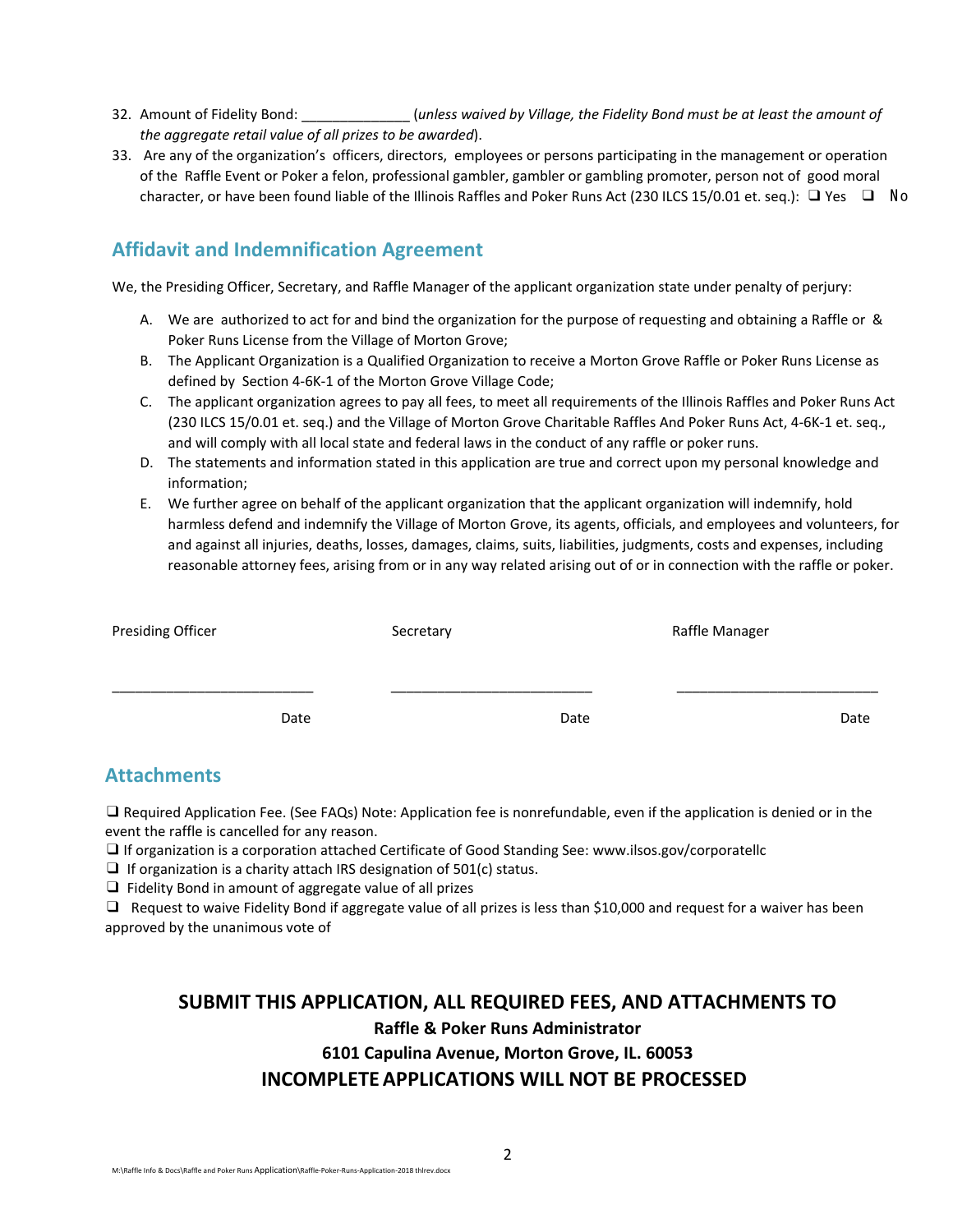## **For more information please review Village Code Section 4-6K or contact the Raffle and Poker Runs Administrator at 847-470-5220 or [raffles@mortongroveil.org.](mailto:raffles@mortongroveil.org) Raffle& Poker Runs License FAQS**

#### **1. What types of organizations can receive a Morton Grove Raffle or Poker Runs License?**

- BUSINESS ORGANIZATIONS (A voluntary organization composed of individuals and businesses who have joined together to advance the commercial, financial, industrial, and civic interests of a community)
- CHARITABLE ORGANIZATION (An organization or institution organized and operated to benefit an indefinite number of the public.)\*
- EDUCATIONAL ORGANIZATION (An organization or institution organized and operated to provide systematic instruction in useful branches of learning by methods common to schools and institutions of learning which compare favorably in their scope and intensity with the course of study presented in tax-supported schools.)\*
- FRATERNALORGANIZATION (An organization of persons having a common interest, the primary interest of which is to both promote the welfare of its members and to provide assistance to the general public in such a way as to lessen the burdens of government by caring for those that otherwise would be cared for by the government.)\*
- LABOR ORGANIZATION (An organization composed of workers organized with the objective of betterment of the conditions of those engaged in such pursuit and the development of a higher degree of efficiency in their respective occupations.)\*
- LAW ENFORCEMENT AGENCY (An agency of Illinois or unit of local government which is vested by law or ordinance with the duty to maintain public order and to enforce criminal laws or ordinances.)
- RELIGIOUS ORGANIZATION (Any church, congregation, society, or organization founded for the purpose of religious worship.)\*
- VETERANS ORGANIZATION (An organization or association comprised of members of whom substantially all are individuals who are veterans or spouses, widows, or widowers of veterans, the primary purpose of which is to promote the welfare of its members and to aid the general public in such a way as to confer a public benefit.)
- NONPROFIT ORGANIZATION (An organization or institution organized and conducted on a not-for-profit basis with no personal profit inuring to any one as a result of the operation and determined by the Raffle and Poker Runs Administrator to be organized for the sole purpose of providing financial assistance to an identified individual or group of individuals suffering extreme financial hardship as the result of an illness, disability, accident, or disaster.)

\*Religious, charitable, labor, business, fraternal, educational or veteran organization must operate without profit to their members and have been in existence continuously for a period of five (5) years immediately before making application for a raffle license, and during that entire 5-year period must have been engaged in carrying out their objectives.

#### **2. What Type of Raffle or Poker Runs Licenses are Available?**

• Class A Raffle License: A Class A raffle license shall permit a law enforcement agency or a statewide association that represents law enforcement officials to conduct raffles in the Village; or a qualified organization to conduct a raffle event which may include multiple drawings to award prizes, but all drawings must occur on the same day and at the same location and within the confines of the same raffle event. The maximum retail value of any single raffle prize cannot exceed \$2,000 and the maximum aggregate retail value of all raffle prizes for the raffle event cannot exceed \$10,000. Raffle chances may only be sold within the corporate limits of Morton Grove and the price charged for each raffle chance issued or sold shall not exceed \$100.00. Chances may not be issued or sold for any period longer than 365 days. Only four (4) Class A raffle licenses may be granted to a qualified organization during a calendar year. A. **Any qualified organization seeking to obtain a Class A raffle license, or a Class A poker runs license need not file an application with the Village, and such license shall be deemed automatically granted provided the qualified organization is not deemed ineligible for a license pursuant to 4- 6K-4. However, a Class A raffle license or Class A poker runs license holder shall comply with all other**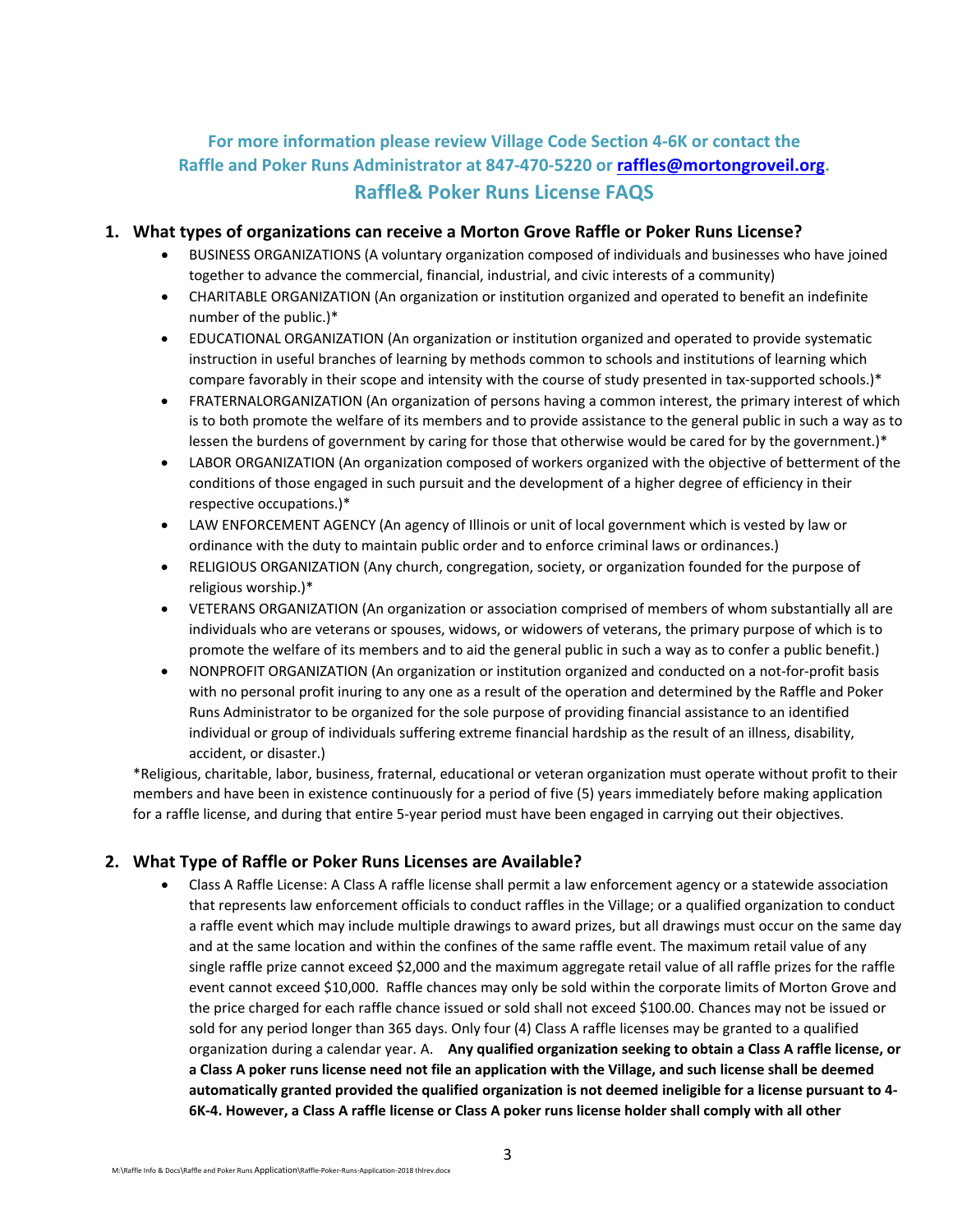**regulations and requirements of the Act and this Chapter, and shall, upon request of the Raffle and Poker Runs Administrator, provide all records and information to verify it is a qualified organization and has and will conduct all raffles or poker runs in the Village in full compliance with the Act and this Chapter.**

- Class B Raffle License: A Class B raffle license shall permit a qualified organization to conduct a single raffle event which may include multiple drawings to award prizes, but all drawings must occur on the same day and at the same location and within the confines of the same raffle event. The maximum retail value of a single raffle prize and the aggregate retail value of all prizes or merchandise awarded in a raffle event shall not exceed the amount of the fidelity bond submitted with the application for a raffle license pursuant to 4-6K-9. If the fidelity bond is waived, the maximum retail value of a single raffle prize may not exceed \$2,000 and the aggregate retail value of all prizes or merchandise awarded in a raffle event shall not exceed \$10,000. Raffle chances may only be sold within the corporate limits of Morton Grove and the price charged for each raffle chance issued or sold shall not exceed \$100.00. Chances may not be issued or sold for any period longer than 365 days.
- Class C Raffle License: A Class C raffle license shall permit a qualified organization to conduct up to fifty-two (52) raffle events during a calendar year. Raffle events shall occur not more frequently than weekly and shall occur at specified locations within the Village of Morton Grove. The maximum retail value of a single raffle prize and the aggregate retail value of all prizes or merchandise awarded in a raffle event shall not exceed the amount of the fidelity bond submitted with the application for a raffle license pursuant to 4-6K-9. If the fidelity bond is waived, the maximum retail value of a single raffle prize may not exceed \$2,000 and the aggregate retail value of all prizes or merchandise awarded in a raffle event shall not exceed \$10,000. Raffle chances may only be sold within the corporate limits of Morton Grove and the price charged for each raffle chance issued or sold shall not exceed \$100.00. Chances may not be issued or sold for any period longer than 365 days.
- Class A Poker Runs License: A Class A poker runs license shall permit a qualified organization to conduct a poker runs which may include multiple winning hands or high scores, but all winning hands or high scores must occur on the same day and at the same location and within the confines of the same poker runs at specified locations within the Village of Morton Grove. The maximum retail value of a prize of any winning hand or high score cannot exceed \$2,000 and the maximum aggregate retail value of all poker runs prizes for the poker runs cannot exceed \$10,000. Only four (4) Class A poker runs licenses may be granted to a qualified organization during a calendar year.
- Class B Poker Runs License: A Class B poker runs license shall permit a qualified organization to conduct up to fiftytwo (52) poker runs during a calendar year. Poker runs shall occur not more frequently than weekly and at specified locations within the Village of Morton Grove. The maximum retail value of a prize of any winning hand or high score cannot exceed \$2,000 and the maximum aggregate retail value of all poker runs prizes for each poker runs cannot exceed \$10,000.

### **3. What Fees Are Required?**

- No license fee is required for a Class A raffle license.
- A license fee of \$50.00 payable to the "Village of Morton Grove" shall be paid upon submission of a Class B raffle license or a Class A poker runs license application.
- A license fee of \$100.00 payable to the "Village of Morton Grove" shall be paid upon submission of a Class C raffle license or a Class B poker runs license application.

#### **4. Who is ineligible to receive a Morton Grove Raffle or Poker Runs License?**

• Any organization in which a person having a proprietary, equitable, or credit interest or is an officer, director, or employee, whether compensated or not is: a felon\*, a professional gambler, gambling promoter, a person not of good moral character or has been found to have violated the Illinois Raffles and Poker Runs Act (230 ILCS 15/0.01 et. seq.) and the Village of Morton Grove Charitable Raffles And Poker Runs Act, 4-6K-1 et. seq. within the past five (5) years.

\* The Raffle and Poker Runs Administrator may grant the license to an organization where a officer, director or employee is a felon based on rehabilitation and mitigating factors submitted by the applicant.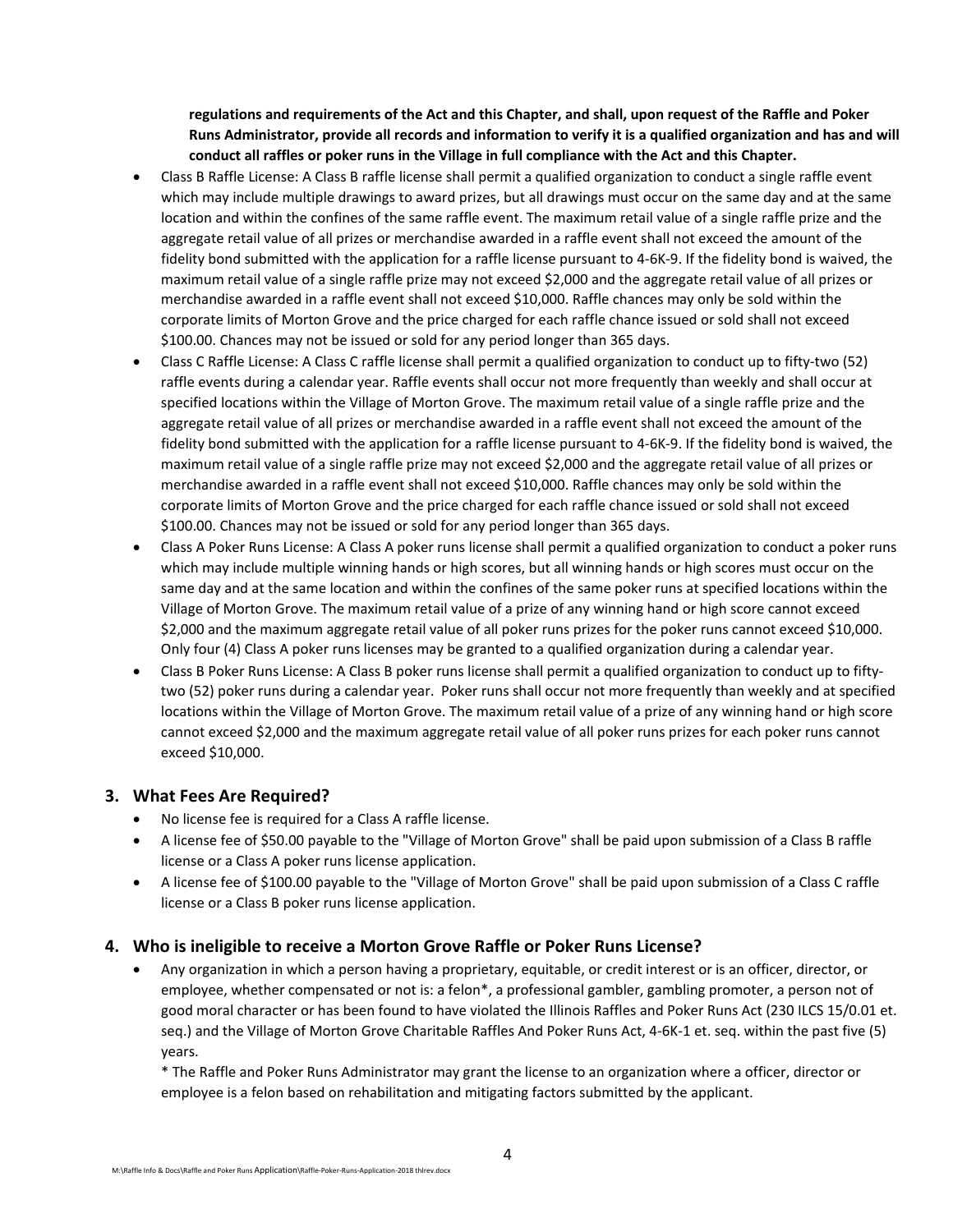- Any person or organization that has an outstanding debt due and owing to the Village of Morton Grove;
- Any person or organization who has submitted false or misleading information to the Raffle and Poker Runs Administrator or on its license application.

#### **5. What Rules Apply to Raffle & Poker Runs Licenses?**

- A Class B raffle license and a Class A poker runs license shall be valid for a single event which shall occur within sixty (60) days from and after its issuance. A Class C raffle license and a Class B poker runs license shall be valid for the calendar year for which it is issued.
- All licenses must be prominently displayed at the raffle event.
- A license may be suspended or revoked by the Raffle and Poker Runs Administrator for any violation of this Code.
- The entire net proceeds of any raffle or poker runs must be exclusively devoted to the lawful purpose of the licensee.
- No person, except a bona fide member of the licensee, may participate in the management or operation of the raffle or poker runs.
- No person may receive remuneration or profit for participating in the management or operation of the raffle or poker runs.
- Raffle chances may only be sold, offered for sale, conveyed, issued, or otherwise transferred for value, during the time period, at the price specified and within the area specified on the license.
- Raffle and poker runs winners shall be determined and announced at the date, time, and location designated in the application and on the permit.
- No person under the age of 18 years may participate in the conducting of raffles or chances or poker runs without the permission of a parent or guardian. A person under the age of 18 years may be within the area where winning chances are being determined only when accompanied by his or her parent or guardian.

#### **6. What are the Requirements for Raffle Manager?**

All operation and the conduct of raffles shall be under the supervision of a single manager designated by the organization. The manager shall give a fidelity bond in an amount determined by the Raffle and Poker Runs Administrator in favor of the organization conditioned upon his honesty in the performance of his duties. Terms of the bond shall provide that notice shall be given in writing to the Village not less than thirty (30) days prior to its cancellation. The Raffle and Poker Runs Administrator may waive this bond requirement by including a waiver provision in the license issued to an organization under this Code, provided a license containing such waiver provision shall be granted only by a unanimous vote of the members of the licensed organization. Nothing in this Section shall be deemed to apply to poker runs.

#### **7. What Records Must Be Kept & Reported?**

- Each licensee shall keep records of its gross receipts, expenses, and net proceeds for each single gathering or occasion at which winning chances in a raffle or winning hands or scores in a poker runs are determined.
- All deductions from gross receipts for each single gathering or occasion shall be documented with receipts or other records indicating the amount, a description of the purchased item or service, or other reason for the deduction, to the recipient.
- The distribution of net proceeds shall be itemized as to payee, purpose, amount, and date of payment.
- Gross receipts from the operation of raffles and poker runs shall be segregated from other revenues of the organization and placed in a separate account. The person who accounts for gross receipts, expenses, and net proceeds from the operation of raffles or poker runs shall not be the same person who accounts for other revenues of the organization.
- Each licensee shall report promptly after the conclusion of each raffle or poker runs to its membership. Each organization licensed to conduct raffles or poker runs shall report promptly to the licensing local unit of government